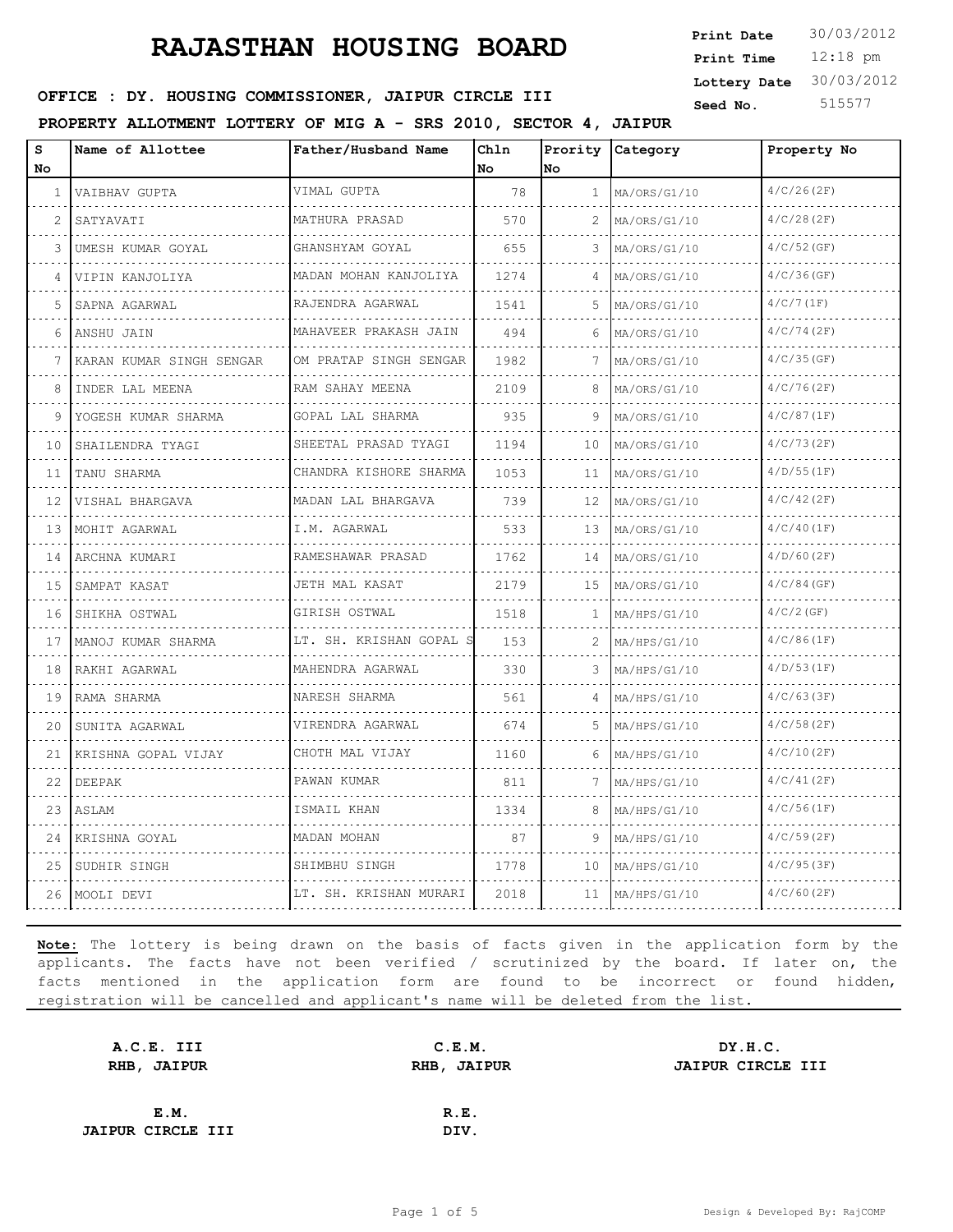12:18 pm **Print Time Print Date**  $30/03/2012$ **Lottery Date** 30/03/2012

#### **SEED OFFICE : DY. HOUSING COMMISSIONER, JAIPUR CIRCLE III** Seed No. 515577

#### **PROPERTY ALLOTMENT LOTTERY OF MIG A - SRS 2010, SECTOR 4, JAIPUR**

| s<br>No | Name of Allottee            | Father/Husband Name                     | Chln<br>No | Prority<br>lno. | Category     | Property No   |
|---------|-----------------------------|-----------------------------------------|------------|-----------------|--------------|---------------|
| 27      | HARPREET SINGH GILL         | SARDAR GURDEV SINGH GIL                 | 608        | 12              | MA/HPS/G1/10 | 4/C/80(3F)    |
| 28      | SANTOSH KUMAR KASAT<br>.    | JETH MAL KASAT<br>.                     | 2180       | 13              | MA/HPS/G1/10 | 4/C/77(3F)    |
| 29      | SOURABH AGARWAL             | RAJEEV KUMAR AGARWAL                    | 1124       | 14              | MA/HPS/G1/10 | 4/D/57(2F)    |
| 30      | KAMAYANI SHRIVASTAV         | SHANKER LAL SHRIVASTAV<br>.             | 131        | 15              | MA/HPS/G1/10 | $4/C/66$ (GF) |
| 31      | RAJINDER SINGH              | AJAIB SINGH<br>.                        | 1352       | 16              | MA/HPS/G1/10 | 4/C/91(2F)    |
| 32      | BIMAL KUMAR CHOUDHARY       | SARYUG PRASAD CHOUDHARY                 | 115        | 17              | MA/HPS/G1/10 | $4/D/62$ (3F) |
| 33      | SUSHMITA AGARWAL            | VIKASH KUMAR VERMA                      | 1523       | 18              | MA/HPS/G1/10 | 4/C/94(3F)    |
| 34      | BHARAT KUMAR GUPTA          | MURARI LAL GUPTA                        | 1584       | 19              | MA/HPS/G1/10 | 4/C/61(3F)    |
| 35      | SUNIL KUMAR SHARMA          | .<br>SHRINIWAS SHARMA                   | 948        | 1               | MA/ORS/G1/10 | 4/C/43(2F)    |
| 36      | CHANDAN SINGH YADAV         | VIJAY SINGH YADAV                       | 726        | 2.              | MA/ORS/G1/10 | $4/C/9$ (2F)  |
| 37      | UMMED SINGH MEENA           | RAMSAHAI                                | 2106       | 3               | MA/ORS/G1/10 | 4/C/17(GF)    |
| 38      | GHANSHYAM SHARMA            | LT. SH. JAGDISH PRASAD                  | 1101       | 1               | MA/HPS/G1/10 | 4/C/31(3F)    |
| 39      | KRISHAN KUMAR MEENA         | LT. SH. LAXMI NARAYAN M                 | 1107       | 2               | MA/HPS/G1/10 | $4/D/50$ (GF) |
| 40      | USHA DORIYA                 | OM PRAKASH DORIYA                       | 245        | 3               | MA/HPS/G1/10 | 4/C/5(1F)     |
| 41      | MUKESH MATHUR               | <u>.</u><br>DEVI PRASAD MATHUR          | 290        | 4               | MA/HPS/G1/10 | 4/C/19(GF)    |
| 42      | GHANSHYAM DAS GOYAL         | SUGAN CHAND                             | 1197       | -1              | MA/ORS/G1/10 | 4/C/13(3F)    |
| 43      | SURESH CHANDRA AGARWAL<br>. | .<br>LABH CHAND AGARWAL<br>.            | 1430       | 2               | MA/ORS/G1/10 | 4/C/16(3F)    |
| 44      | OMPRAKASH KALRA             | NARAYAN DAS KALRA                       | 1715       | $\mathbf{1}$    | MA/HPS/G1/10 | 4/C/11(2F)    |
| 45      | TRILOK CHAND JAIN           | LT. SH. KALYAN MAL JAIN                 | 691        | 2.              | MA/HPS/G1/10 | 4/C/27(2F)    |
| 46      | .<br>KANHAIYA LAL SAKHRANI  | LT. SH. BHUGRA RAM SAKH<br>. <b>.</b> . | 147        | $\mathbf{1}$    | MA/ORS/G2/10 | $4/C/68$ (GF) |
| 47      | SUNITA GUPTA                | ASHOK GUPTA                             | 328        | 2               | MA/ORS/G2/10 | 4/C/55(1F)    |
| 48      | PANKAJ GUPTA                | OM SHANKER GUPTA                        | 556        |                 | MA/ORS/G2/10 | $4/C/4$ (GF)  |
| 49      | RADHAYSHYAM GURJAR          | BHANWAR LAL GURJAR                      | 565        | 5               | MA/ORS/G2/10 | 4/C/44(2F)    |
| 50      | PRAMOD KUMAR                | PRABHATI LAL                            | 590        | 6               | MA/ORS/G2/10 | $4/D/58$ (2F) |
| 51      | ANUBHA NAGAWAT              | ASHOK KUMAR NAGAWAT                     | 1325       |                 | MA/ORS/G2/10 | 4/D/54(1F)    |
| 52      | BHAGWAN SWAROOP MATHUR      | LT. SH. ANAND SWAROOP M                 | 1037       | 8               | MA/ORS/G2/10 | 4/C/24(1F)    |

| C.E.M.      | DY.H.C.           |
|-------------|-------------------|
| RHB, JAIPUR | JAIPUR CIRCLE III |
|             |                   |
| R.E.        |                   |
| DIV.        |                   |
|             |                   |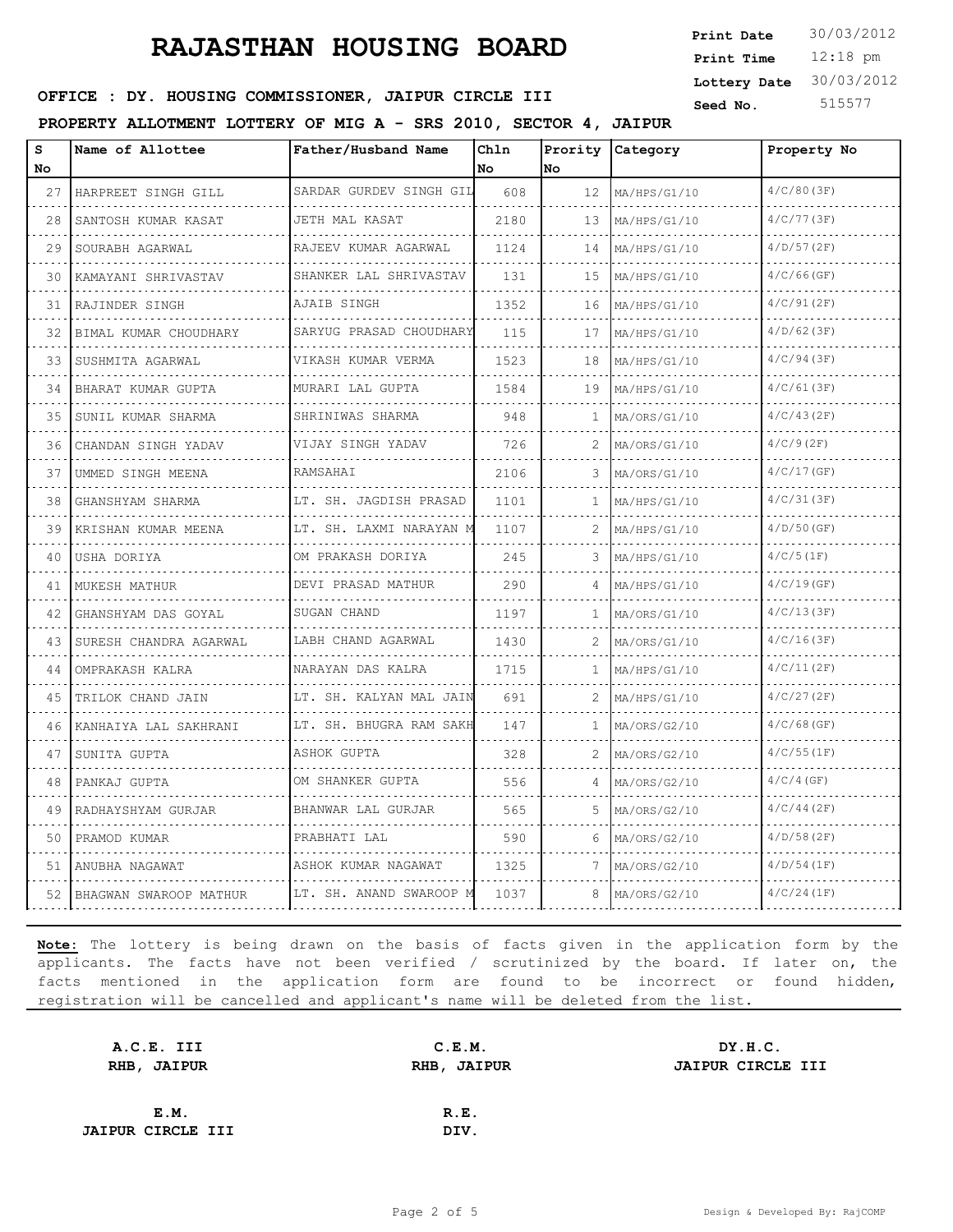12:18 pm **Print Time Print Date**  $30/03/2012$ **Lottery Date** 30/03/2012

#### **SEED OFFICE : DY. HOUSING COMMISSIONER, JAIPUR CIRCLE III** Seed No. 515577

**PROPERTY ALLOTMENT LOTTERY OF MIG A - SRS 2010, SECTOR 4, JAIPUR**

| S<br>No | Name of Allottee    | Father/Husband Name       | Chln<br>No | Prority<br>No | <b>Category</b>   | Property No   |
|---------|---------------------|---------------------------|------------|---------------|-------------------|---------------|
| 53      | VIJENDRA PAL        | RAMSHARAN PAL<br>.        | 869        | 9             | MA/ORS/G2/10      | $4/C/82$ (GF) |
| .<br>54 | .<br>ANWAR AHMAD    | MUKTYAR AHMAD             | 1562       | 10            | .<br>MA/ORS/G2/10 | $4/D/49$ (GF) |
| 55      | MITHLESH GUPTA      | KAILASH CHAND GUPTA       | 1684       | 11            | MA/ORS/G2/10      | 4/C/38(1F)    |
| 56      | VAISHALI PATEL      | NAVNEET PATEL             | 573        | 12            | MA/ORS/G2/10      | 4/C/37(1F)    |
| 57      | SUDHA GOSWAMI       | .<br>MADHUSUDAN GOSWAMI   | 1889       | 13            | MA/ORS/G2/10      | 4/C/64(3F)    |
| 58      | SURAJ MAL CHOUDHARY | .<br>HARPHOOL SINGH       | 1646       | 14            | MA/ORS/G2/10      | $4/C/51$ (GF) |
| 59      | REKHA KANWAR        | NIRMAL SINGH<br>.         | 395        | 16            | MA/ORS/G2/10      | 4/C/83(GF)    |
| 60      | RAVI DUTT SHARMA    | PRAKASH SHARMA            | 375        | 17            | MA/ORS/G2/10      | $4/D/51$ (GF) |
| 61      | RAMESH SINGH TANWAR | LT. SH. RAM SINGH TANWA   | 477        | $\mathbf{1}$  | MA/HPS/G2/10      | $4/D/59$ (2F) |
| 62      | RENU SHARMA         | YOGENDRA KUMAR<br>.       | 1656       | 1.            | MA/HPS/G2/10      | $4/C/46$ (3F) |
| 63      | BALKISHAN GOYAL     | RAMESH CHAND GOYAL        | 672        | 2             | MA/HPS/G2/10      | $4/C/49$ (GF) |
| 64      | SHILPA JAIN         | KAILASH CHAND JAIN        | 1480       | 4             | MA/HPS/G2/10      | $4/C/50$ (GF) |
| 65      | RAMAVATAR SAINI     | BHANWAR LAL SAINI<br>.    | 1908       | 5             | MA/HPS/G2/10      | $4/D/63$ (3F) |
| 66      | SURESH KUMAR        | LT. SH. G.L. AGARWAL<br>. | 885        | 6             | MA/HPS/G2/10      | 4/C/72(1F)    |
| 67      | HAIDAR ALI          | ABDUL KALAM ANSARI        | 1252       | 7             | MA/HPS/G2/10      | $4/C/34$ (GF) |
| 68      | SHANTI DEVI         | RAMESH CHAND              | 584        | 8             | MA/HPS/G2/10      | $4/C/67$ (GF) |
| 69      | APOORV SHARMA       | OM PRAKASH SHARMA         | 83         |               | MA/HPS/G2/10      | 4/C/90(2F)    |
| 70      | OMPRAKASH SAINI     | MANGI LAL SAINI<br>.      | 371        | 10            | MA/HPS/G2/10      | $4/C/18$ (GF) |
| 71      | AJAY MATHUR         | LT. SH. I.C. MATHUR<br>.  | 508        | 11            | MA/HPS/G2/10      | 4/C/30(3F)    |
| 72      | MAHESH KUMAR SHARMA | GOPAL SHARMA              | 778        | 12.           | MA/HPS/G2/10      | $4/D/52$ (GF) |
| 73      | SHABBIR HUSAIN      | ABDUL SATAR               | 144        | 13            | MA/HPS/G2/10      | 4/C/21(1F)    |
| 74      | SANGEETA            | YOGESH KUMAR              | 1025       | 14            | MA/HPS/G2/10      | 4/C/23(1F)    |
| 75      | BHANWAR SINGH       | PRATAP SINGH              | 357        | 15            | MA/HPS/G2/10      | 4/D/61(3F)    |
| 76      | NEHA SHARMA         | GAJENDRA MOHAN SHARMA     | 1488       | 16            | MA/HPS/G2/10      | 4/C/25(2F)    |
| 77      | LALA RAM JANGID     | BHANWAR LAL JANGID        | 844        | 17            | MA/HPS/G2/10      | 4/C/15(3F)    |
| 78      | JAS KANWAR OSTWAL   | KANHAIYA LAL JAIN         | 49         | 18            | MA/HPS/G2/10      | 4/C/47(3F)    |

| C.E.M.      | DY.H.C.           |
|-------------|-------------------|
| RHB, JAIPUR | JAIPUR CIRCLE III |
|             |                   |
| R.E.        |                   |
| DIV.        |                   |
|             |                   |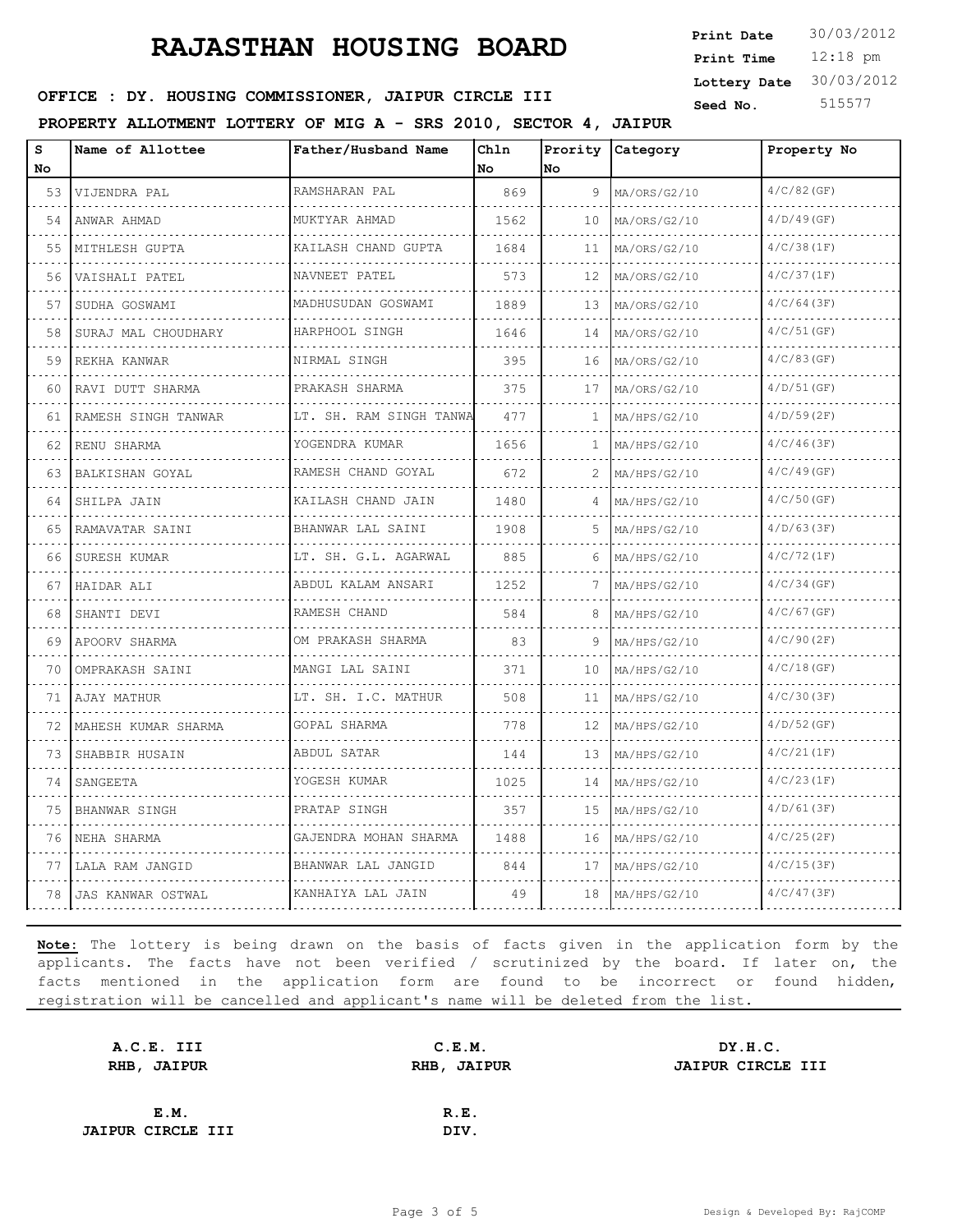12:18 pm **Print Time Print Date**  $30/03/2012$ **Lottery Date** 30/03/2012

#### **SEED OFFICE : DY. HOUSING COMMISSIONER, JAIPUR CIRCLE III** Seed No. 515577

**PROPERTY ALLOTMENT LOTTERY OF MIG A - SRS 2010, SECTOR 4, JAIPUR**

| S<br>No. | Name of Allottee       | Father/Husband Name         | Chln<br>No. | No. | Prority Category  | Property No   |
|----------|------------------------|-----------------------------|-------------|-----|-------------------|---------------|
| 79       | PRAVESH LAMBA          | ANIL KUMAR LAMBA            | 1456        | 19  | MA/HPS/G2/10      | 4/C/12(2F)    |
| 80       | .<br>ANUBHAV JAIN      | .<br>DINESH CHAND JAIN      | 1265        | 20  | .<br>MA/HPS/G2/10 | 4/C/29(3F)    |
| 81       | RAHUL DEV SHARMA       | JAGDISH PRASAD SHARMA       | 1918        | 1   | MA/ORS/G2/10      | 4/C/22(1F)    |
| 82       | AVINASH GAMI           | LT. SH. SUSHIL KUMAR GA     | 1126        | 2   | MA/ORS/G2/10      | $4/C/8$ (1F)  |
| 83       | UPKAR SINHAL           | ANAND KUMAR SINHAL          | 563         |     | MA/ORS/G2/10      | 4/C/71(1F)    |
| 84       | ANIL SHARMA            | .<br>SUBHASH CHANDRA SHARMA | 1969        | 1   | MA/HPS/G2/10      | 4/C/6(1F)     |
| 85       | VIPUL JAIN             | VIMAL CHAND JAIN            | 1331        | 2   | MA/HPS/G2/10      | 4/C/32(3F)    |
| 86       | RAJKUMAR LAMBA         | LT. SH. HARBANS LAL LAM     | 1452        |     | MA/HPS/G2/10      | 4/C/75(2F)    |
| 87       | DINESH KUMAR           | NETRAPAL                    | 80          | 1   | MA/ORS/G4/10      | 4/C/45(3F)    |
| 88       | RAMESHAR BENIWAL       | JHABAR RAM<br>.             | 725         | 2   | MA/ORS/G4/10      | 4/C/57(2F)    |
| 89       | MEENA BAIRWA           | RAMESH CHAND MIMROT         | 518         |     | MA/ORS/G4/10      | 4/C/88(1F)    |
| 90       | NAVEEN KUMAR           | TARA CHAND                  | 717         | 1   | MA/HPS/G4/10      | 4/C/89(2F)    |
| 91       | HARISH KUMAR JATAV     | HANSRAJ JATAV<br>.          | 1468        | 2   | MA/HPS/G4/10      | 4/D/56(1F)    |
| 92       | CHANDRA PRAKASH BAIRWA | LT. SH. BABU LAL BAIRWA     | 785         |     | MA/HPS/G4/10      | $4/D/64$ (3F) |
| 93       | LEKHRAJ BAGRI          | LT. SH. DURGA LAL BAGRI     | 703         | 4   | MA/HPS/G4/10      | 4/C/81(GF)    |
| 94       | KUMARI PREETI          | AMAR CHAND BOKOLIYA         | 1380        | 5   | MA/HPS/G4/10      | $4/C/20$ (GF) |
| 95       | HETRAM MEENA           | BHAJAN LAL MEENA            | 2003        | 1   | MA/ORS/G5/10      | 4/C/53(1F)    |
| 96       | KULDEEP MEENA          | PRABHU DAYAL MEENA<br>.     | 904         | 2   | MA/ORS/G5/10      | 4/C/85(1F)    |
| 97       | ARUN KUMAR             | CHOTU RAM MEENA<br>.        | 113         | 3   | MA/ORS/G5/10      | 4/C/70(1F)    |
| 98       | NUTAN PRAKASH MEENA    | LT. SH. RAM CHANDRA MEE     | 1120        | 1   | MA/HPS/G5/10      | 4/C/48(3F)    |
| 99       | H.S. MEENA             | LT. SH. KANCHAN RAM MEE     | 1741        | 2   | MA/HPS/G5/10      | 4/C/69(1F)    |
| 100      | MUKESH LAL MEENA       | RAGHU NATH MEENA            | 2105        | 3   | MA/HPS/G5/10      | $4/C/3$ (GF)  |
| 101      | RAMJI LAL MEENA        | PANCHU RAM MEENA            | 1310        |     | MA/HPS/G5/10      | 4/C/79(3F)    |
| 102      | NAHAR SINGH            | LT. SH. MALI RAM            | 260         | 1   | MA/ORS/G8/10      | 4/C/39(1F)    |
| 103      | PRABHU DAYAL VERMA     | BHINVA RAM                  | 44          | 2   | MA/ORS/G8/10      | 4/C/54(1F)    |
|          | 104 NARENDRA SINGH     | <b>BHAGWAN SINGH</b>        | 2116        | 1.  | MA/HPS/G8/10      | 4/C/14(3F)    |

| C.E.M.      | DY.H.C.           |
|-------------|-------------------|
| RHB, JAIPUR | JAIPUR CIRCLE III |
|             |                   |
| R.E.        |                   |
| DIV.        |                   |
|             |                   |